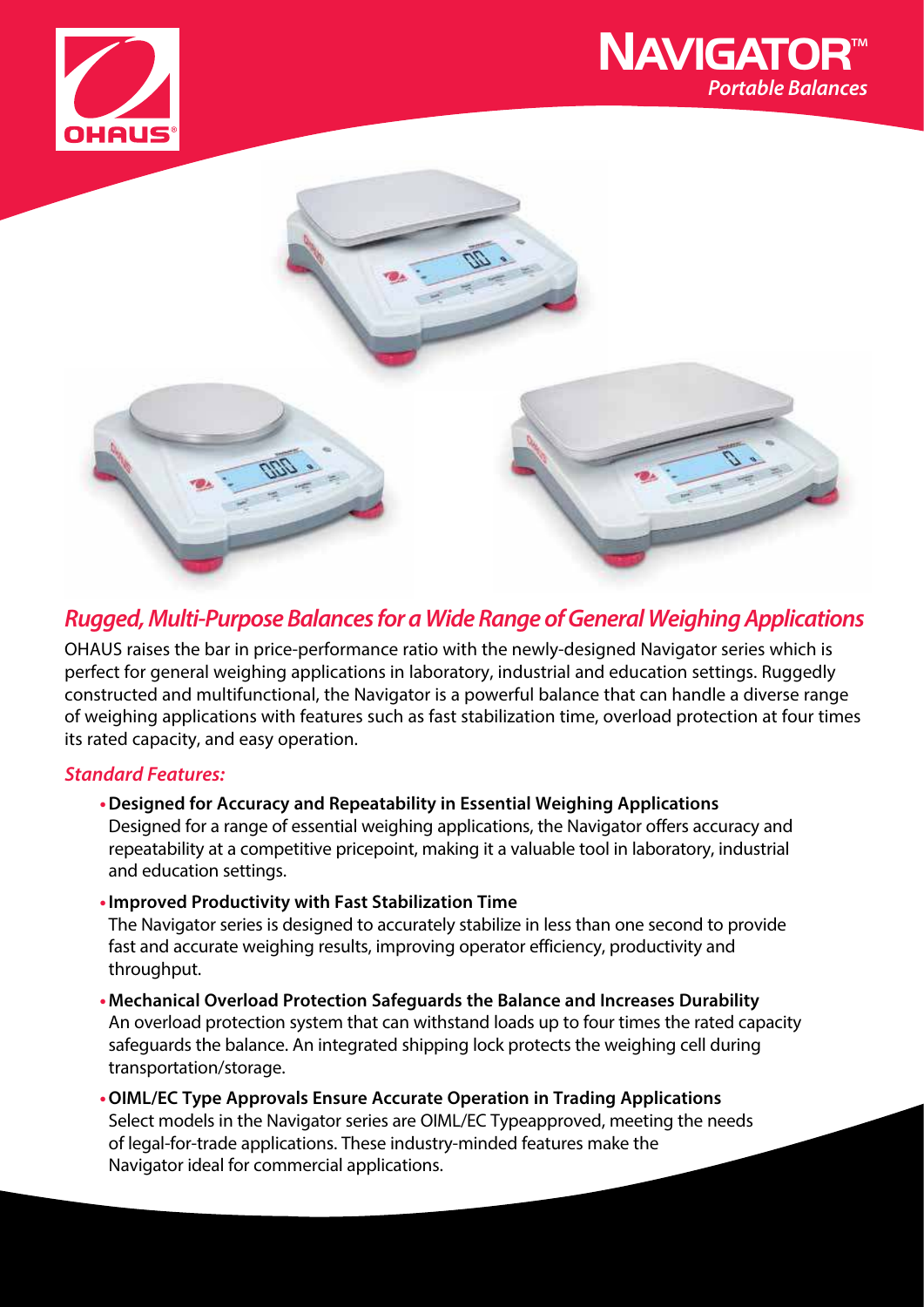# NAVIGATOR<sup>™</sup> Applications

# **Education**

With an overload protection system which is rated at four times its capacity, the Navigator is ideal for demanding applications in the classroom such as parts counting, percent weighing, and checkweighing. The space-saving design (for NV models only) allows for stackable storage. Additionally, the Navigator's portability makes it ideal for experiments out in the field.

## **Laboratory and Research**

Designed to be easy to clean, precise and simple to use in laboratory environments. Simple set up and percent weighing mode make this the ideal solution for laboratory applications such as formulation, quality inspections, testing and experimentation.

## **Industry and Manufacturing**

Designed to be robust, fast and accurate for ideal use in light medium duty industrial applications, including paint and ink mixing, packaging, sampling and parts counting. Up to 400% safe overload enhances protection of internal components, with an ultra-fast, one-second stabilization time to improve operator efficiency and productivity.

# **Home Office, Commercial Business and Manufacturing**

Designed to be tough, portable and reliable for ideal use in shipping and receiving, home office and warehouse environments. Battery operation, counting and checkweighing modes also expand range of use for hobbies, inventory management, inspection and quality control. In addition, the Navigator NVT models are available EC Type approved (Class III) for commercial business or any applications requiring approval.

# **Food and Portioning**

Designed to be hygienic, low-maintenance and durable for ideal use in food service, portioning and pre-packaging. Weighing units such as kg, g, lb, oz, lb:oz, and percent and checkweighing modes enhance its usefulness in behindthe-counter, prep station and kitchen environments.









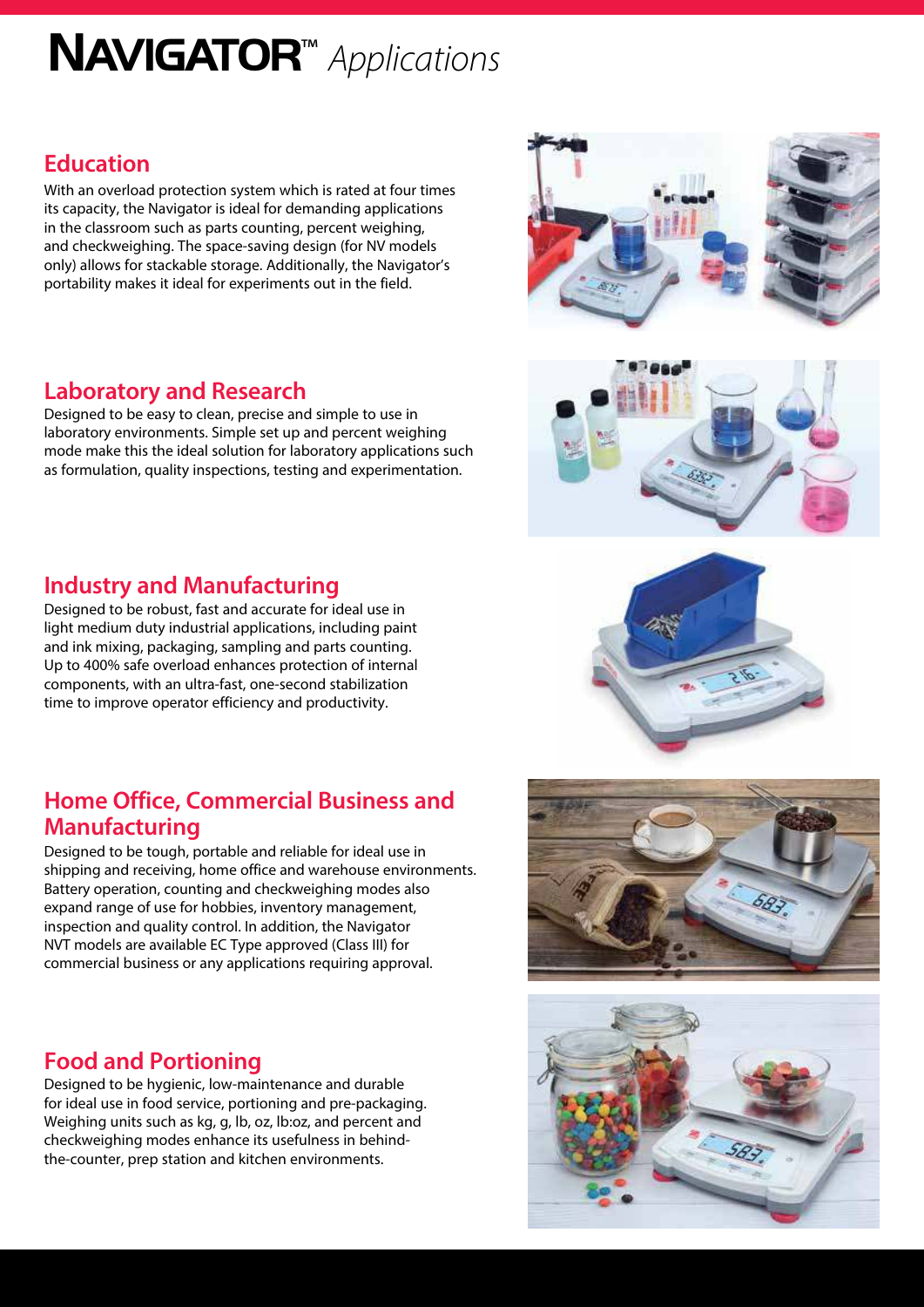# NAVIGATOR<sup>™</sup> Portable Balances

| Model                                                 | <b>NV222</b>                                                                          | <b>NV422</b>  | <b>NV622</b>  | <b>NV221</b>             | <b>NV621</b>  | <b>NV1201</b>                  | <b>NV2201</b>   | <b>NVT2201</b>      | <b>NVT4201</b> | <b>NVT6201</b> | <b>NVT2200</b> | <b>NVT6200</b>  | <b>NVT12000</b> | <b>NVT22000</b> |
|-------------------------------------------------------|---------------------------------------------------------------------------------------|---------------|---------------|--------------------------|---------------|--------------------------------|-----------------|---------------------|----------------|----------------|----------------|-----------------|-----------------|-----------------|
| Capacity (g)                                          | 220                                                                                   | 420           | 620           | 220                      | 620           | 1200                           | 2200            | 2200                | 4200           | 6200           | 2200           | 6200            | 12000           | 22000           |
| Readability (g)                                       | 0.01                                                                                  |               |               | 0.1                      |               |                                |                 |                     |                |                |                |                 |                 |                 |
| <b>Span Calibration</b><br>Mass*                      | 200q                                                                                  |               | 300q          | 200q                     | 300q          | 500q                           | 1000q           |                     | 2000q          | 5000 g         |                | 1000q<br>5000 g |                 | 10000 g         |
| <b>Linearity Calibration</b><br>Mass*                 | 100,<br>200q                                                                          | 200,<br>400 g | 300.<br>600 g | 100,<br>200q             | 300,<br>600 g | 500 g,<br>1 <sub>kg</sub>      | 1 kg,<br>$2$ kg | 1 kg,<br>2 kg       | 2 kg,<br>4 kg  | 3 kg,<br>6 kg  | 1 kg,<br>2 kg  | 3 kg,<br>6 kg   | 5 kg,<br>10 kg  | 10 kg,<br>20 kg |
| Stabilization Time (s)                                | 1.5<br>$\mathbf{1}$                                                                   |               |               | $\overline{\phantom{a}}$ |               |                                |                 | 1.5                 |                |                |                |                 |                 |                 |
| Construction                                          | ABS housing and stainless steel pan                                                   |               |               |                          |               |                                |                 |                     |                |                |                |                 |                 |                 |
| Calibration                                           | User-selectable external span or linearity calibration / Digital with external weight |               |               |                          |               |                                |                 |                     |                |                |                |                 |                 |                 |
| <b>Tare Range</b>                                     | Full capacity by subtraction                                                          |               |               |                          |               |                                |                 |                     |                |                |                |                 |                 |                 |
| <b>Weighing Units</b>                                 | g, kg, N, oz, ozt, dwt, lb, lb:oz, ct, grain                                          |               |               |                          |               |                                |                 |                     |                |                |                |                 |                 |                 |
| <b>Application Modes</b>                              | Weighing, Parts Counting, Percent Weighing, Checkweighing                             |               |               |                          |               |                                |                 |                     |                |                |                |                 |                 |                 |
| Power Requirement                                     | AC adapter (included) or 4 C batteries (not included)                                 |               |               |                          |               |                                |                 |                     |                |                |                |                 |                 |                 |
| <b>Typical Battery Life</b>                           | 270 hours                                                                             |               |               |                          |               |                                |                 |                     |                |                |                |                 |                 |                 |
| Temperature Range                                     | 10 °C to 40 °C at 10% to 85% relative humidity, non-condensing                        |               |               |                          |               |                                |                 |                     |                |                |                |                 |                 |                 |
| <b>Storage Conditions</b>                             | -20 °C to 55 °C at 10% to 90% relative humidity, non-condensing                       |               |               |                          |               |                                |                 |                     |                |                |                |                 |                 |                 |
| Communication                                         | RS232, USB, or Ethernet (available as accessories)                                    |               |               |                          |               |                                |                 |                     |                |                |                |                 |                 |                 |
| Display Type                                          | Liquid Crystal Display (LCD) with backlight                                           |               |               |                          |               |                                |                 |                     |                |                |                |                 |                 |                 |
| <b>Display Size</b>                                   | 20 mm digits                                                                          |               |               |                          |               |                                |                 |                     |                |                |                |                 |                 |                 |
| Pan Size ( $W \times D$ )                             |                                                                                       | Ø 145 mm      |               |                          |               | $190 \times 144$ mm            |                 | $230 \times 174$ mm |                |                |                |                 |                 |                 |
| <b>Balance Dimensions</b><br>$(W \times D \times H)$  | $204 \times 230 \times 70$ mm                                                         |               |               |                          |               | $240 \times 250 \times 74$ mm  |                 |                     |                |                |                |                 |                 |                 |
| <b>Shipping Dimensions</b><br>$(W \times D \times H)$ | $300 \times 250 \times 134$ mm                                                        |               |               |                          |               | $385 \times 335 \times 170$ mm |                 |                     |                |                |                |                 |                 |                 |
| Net Weight                                            | 1 kg                                                                                  |               |               |                          |               | 1.5 <sub>kq</sub>              |                 |                     |                |                |                |                 |                 |                 |
| Shipping Weight                                       | 1.5 <sub>kq</sub>                                                                     |               |               |                          |               | $2.3$ kg                       |                 |                     |                |                |                |                 |                 |                 |

\*Calibration Mass not included

# **Dimensions**